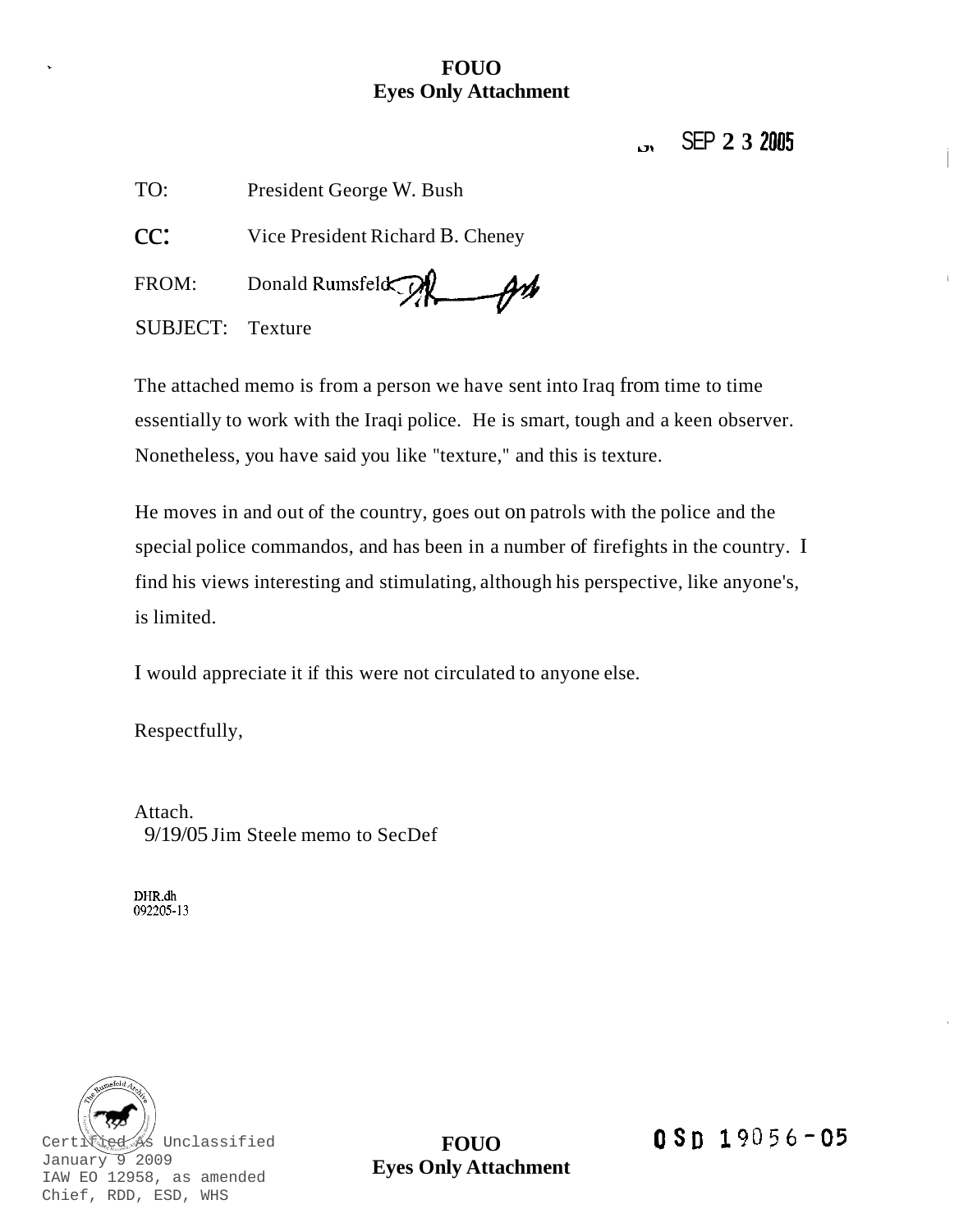#### EYES ONLY

#### MEMO TO DON RUMSFELD

19 September 2005

#### FROM JIM STEELE

#### SUBJECT: Iraq

I recently returned from **Iraq** where I had the opportunity to observe the ISF in action as well as spend time with my friend, Sheik Saad Al-Janabi, who is one of the key political players within the Sunni community that worked on the **draft** constitution. While some of the observations and recommendations that follow may be controversial, they represent my best judgment and **are** consistent with our past **frank** and direct discussions.

The accomplishments made by Generals Casey and Petraeus in building the ISF over the past year have been amazing. The sheer size of the forces is well beyond what 1 thought was achievable during that period. Within the MOI alone, the number of police, commandos, intervention forces and border units is over 140,000. I hesitate to estimate the number of "trained" MOI forces because not **only** is it highly subjective, but dependent on the quality of the enemy. With notable exceptions, the insurgents are not well trained. I contend the real measure of effectiveness is leadership. Iraqis follow strong leaders. There is a "gang" mentality among Iraqis that must be understood for us to achieve both political and military success. For that reason, the rise of militias is one of my greatest concerns.

Despite their improved operational capability, the ISF is susceptible to sectarian political influence, even control. I witnessed this first hand within the MOI forces, particularly the commandos, public order units and the 8<sup>th</sup> Mechanized Brigade. There is a systematic effort by SCIRI and its Badr militia to take control of the high-end units within MOI. This effort ranges from assigning Badr officers to command units to protecting thugs like the commander of the Wolf Brigade who has been involved in death squad activities, extortion of detainees and a general pattern of corruption. Nearly all of the new recruits within the commandos are **Shia,** many of them are Badr members. While this effort by SCIRl may be a hedge designed to create a protective force similar to the Pesh for the Kurds, it has the effect of seriously undermining the government's most effective forces. It also contributes to the possibility of a Lebanon-type scenario where the a civil war ensues with the Sunnis being driven into the arms of the insurgents as their militia. This would put us in **an** untenable position

It is my opinion that the ISF is sufficiently capable militarily right now to permit withdrawal of some US forces and the redistribution of others to areas like Anbar. I recognize that the timing of such a withdrawal with the referendum and an election pending **has** strong political implications. However, it is essential that the Iraqis assume the burden of their own security as quickly as possible. In this



January 9 2009 IAW EO 12958, as amended Chief, RDD, ESD, WHS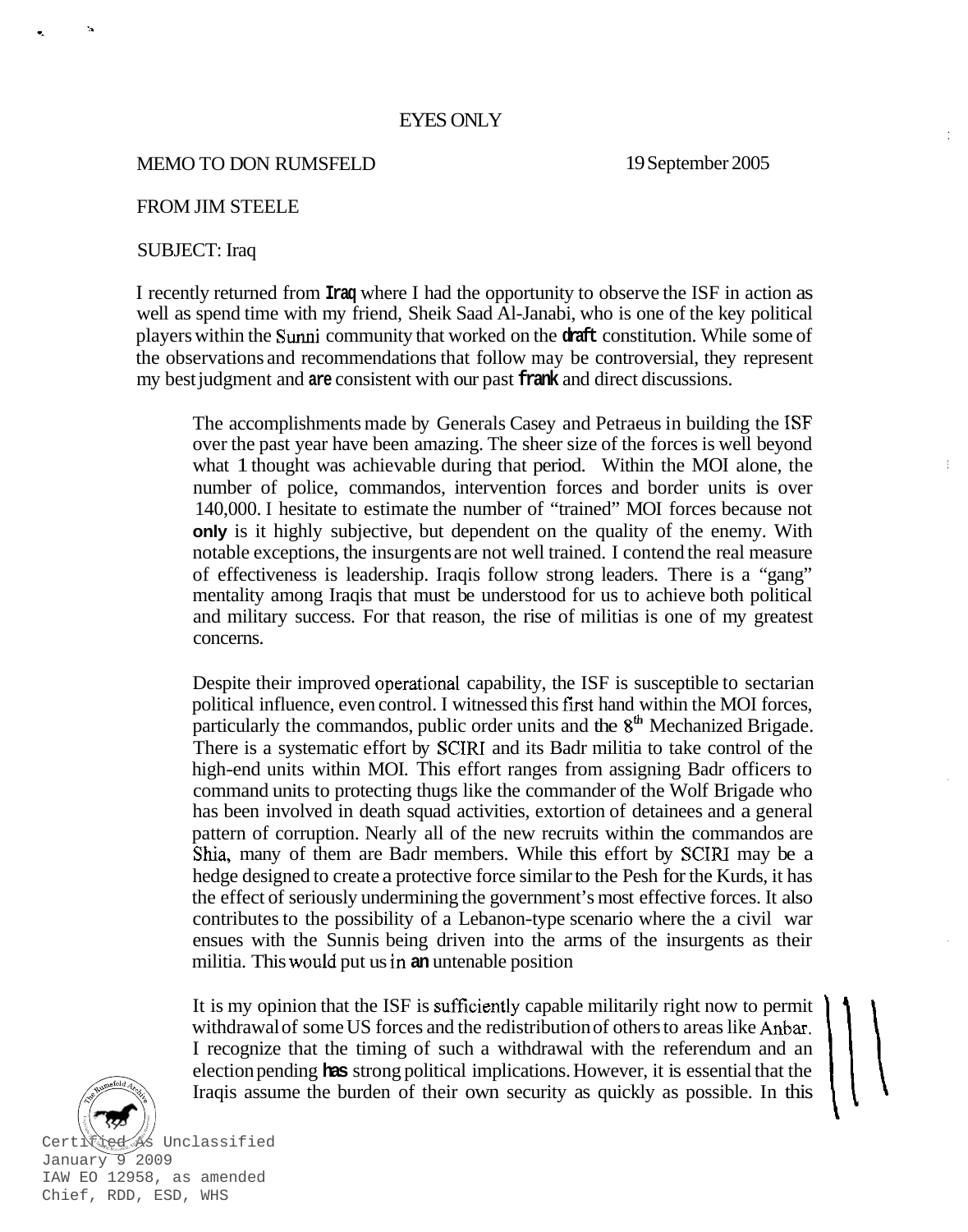regard, Iraqi army units must begin operating more independently. They are highly dependent on their US counterpart units for logistics **as** well as command and control. Changing this has to be a top priority. In order to make such a change, the Iraqis have to develop a functional logistics system. We also have to focus our efforts on the US advisory teams that are assigned to the Iraqi units. These teams will play an increasingly key role **as** we begin the withdrawal process. My frst-hand experience with the MOI forces and their advisory teams suggest that we could do better. Without detracting from the courage and sacrifices that these teams are making daily, the qualifications of many of those assigned **to** this duty are lacking. **Most are** active duty personnel assigned to reserve units with little training or experience in working with indigenous forces. In most cases, they do not live with the Iraqi units they advise and **are** sometimes left behind because they are unaware of pending operations. Working with host country forces is precisely what the Army's Special Forces were initially designed to do. Unfortunately, they have moved away from this critical mission and focused **instead** on direct action.

**Most** of my comments heretofore have **been** directed toward military matters. However, the current situation is overshadowed by politics and specifically the pending referendum. My friend, **Saad, has** been working day and night to find common ground between the Sunnis, Kurds and the Shias *so* that the constitution will have the support of all. I **am** less than optimistic that this will occur. However, if the **Sunnis** with the support of strange bedfellows like Moqtada are able to achieve the requisite votes in three provinces to defeat the constitution, there is **a** silver lining. It will show that the **Sunnis** do have political power and can be successful within the system. Regardless **of** the outcome of the referendum, it is essential that the **Sunnis** are not disenfranchised to the point where they turn to the insurgents on a large scale to protect their interests have left my most controversial and perhaps most important comments for last. Despite the problems, we are making progress in Iraq. I am less confident that we are doing a good job on the home front. *An* axiom of US foreign policy is that military action receives overwhelming support if accomplished quickly. When it stretches out and casualties mount, support at home wanes. If one traces military actions with overwhelming public support, there is a common thread that I consider significant. The military leader in charge was renowned. Eisenhower, MacArthur, "Blood and **Guts"** Patton, even "Stormin' Norman" were household names. **Very** few Americans, even those that are well read, can tell you who is in charge in Iraq. General Casey is smart and has done most things right, but he is not particularly good with the press and he is not the dynamic leader that Americans revere and have confidence that he is going to get this **job** done and get the troops home. I recommend you fmd that dynamic general, give him some running room and turn him **loose** on the press. Unfortunately, there are not many around, but I can **think** of a few.



.. .